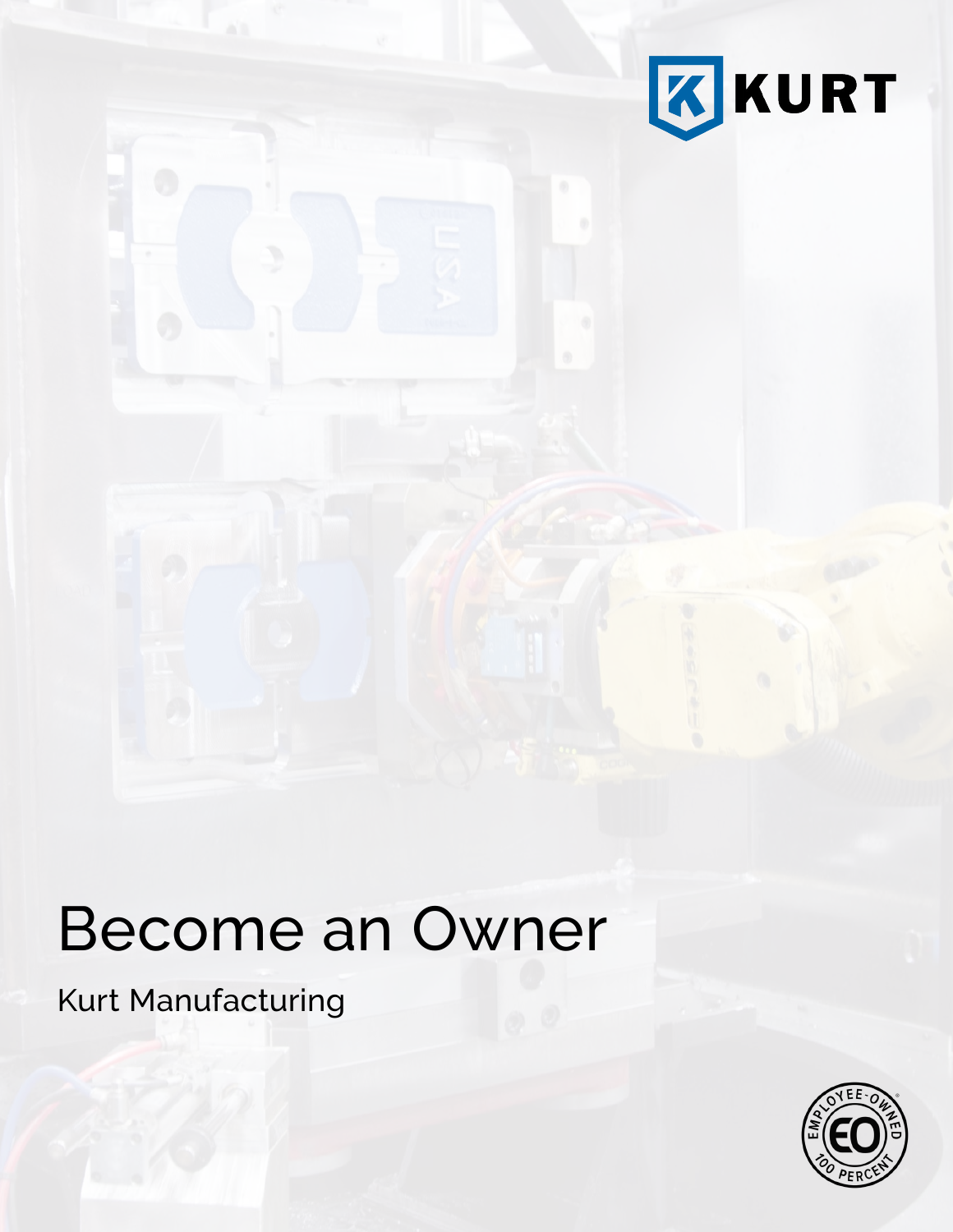

# Own Your Job

Kurt Manufacturing has been proudly employee-owned since 1995. 100% of our stock is held by employees, and everyone who works here has the opportunity to become an owner. That sets us apart — only 1 in 200 American companies are employee-owned!



#### Long-Term Wealth Building



Better Relationships



Job Stability



Having a Voice

# The Ownership Advantage

Employee ownership closes the loop between our company's success and your financial success. Our broad-based ownership aligns incentives, strengthens relationships, and improves teamwork. Our culture of ownership provides a better environment the first day you walk through the door.

# Long-Term Wealth Building

Ownership also provides you with a tremendous wealth building opportunity. Our owners receive annual allocations of company stock at no cost to them and benefit from compound growth through increases in our company share price.

## Who Do You Want to Work For?

Like all companies, we make the decisions that are best for our owners. It just happens that our owners are also our employees. That might seem like a small detail, but it makes a world of difference when our leadership team is making major decisions about our company's future.

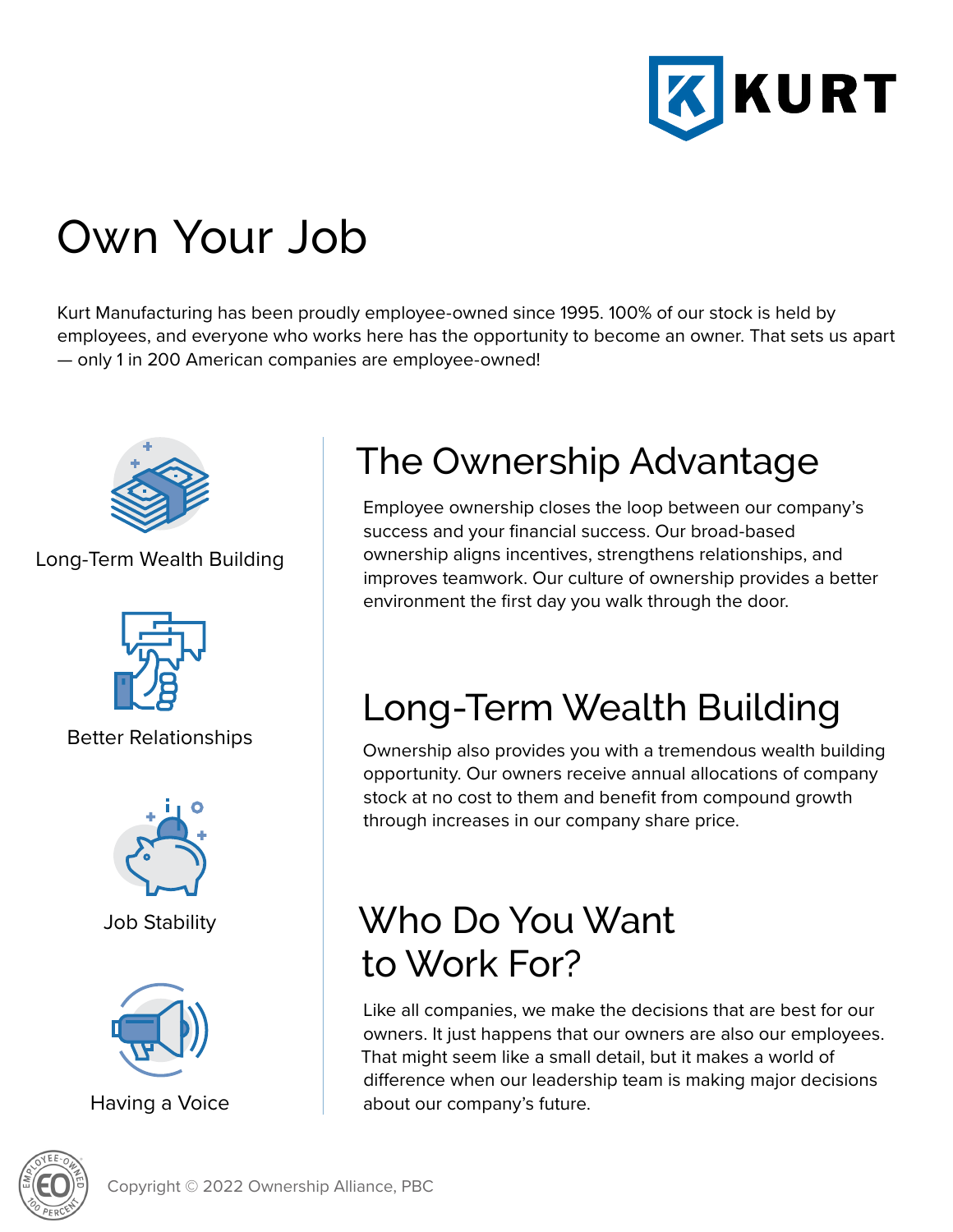

# The Benefits of Employee Ownership

Our employees are the owners of Kurt Manufacturing. Every full-time employee and many part-time employees have a direct path to ownership of company stock at no cost to them.

*Why do we do it?*



#### Wealth Building

Nationally, employee-owners have more than twice the average total retirement balance of Americans: **\$170,326 compared to \$80,339**. 1





#### Culture of Ownership

Employee-owners are more likely to contribute ideas, work harder, and be better team members. This drives company success and increases the value of our business, which flows back to all of us through an increase in our share price.



#### Job Stability

Being owned by our employees means that we're rooted in our community. In 2020, employeeowned businesses were four times more likely to hold onto employees at all levels. In addition, only about a quarter (26.9%) of ESOPs cut pay for any employee, compared to more than half (57.3%) of other firms.